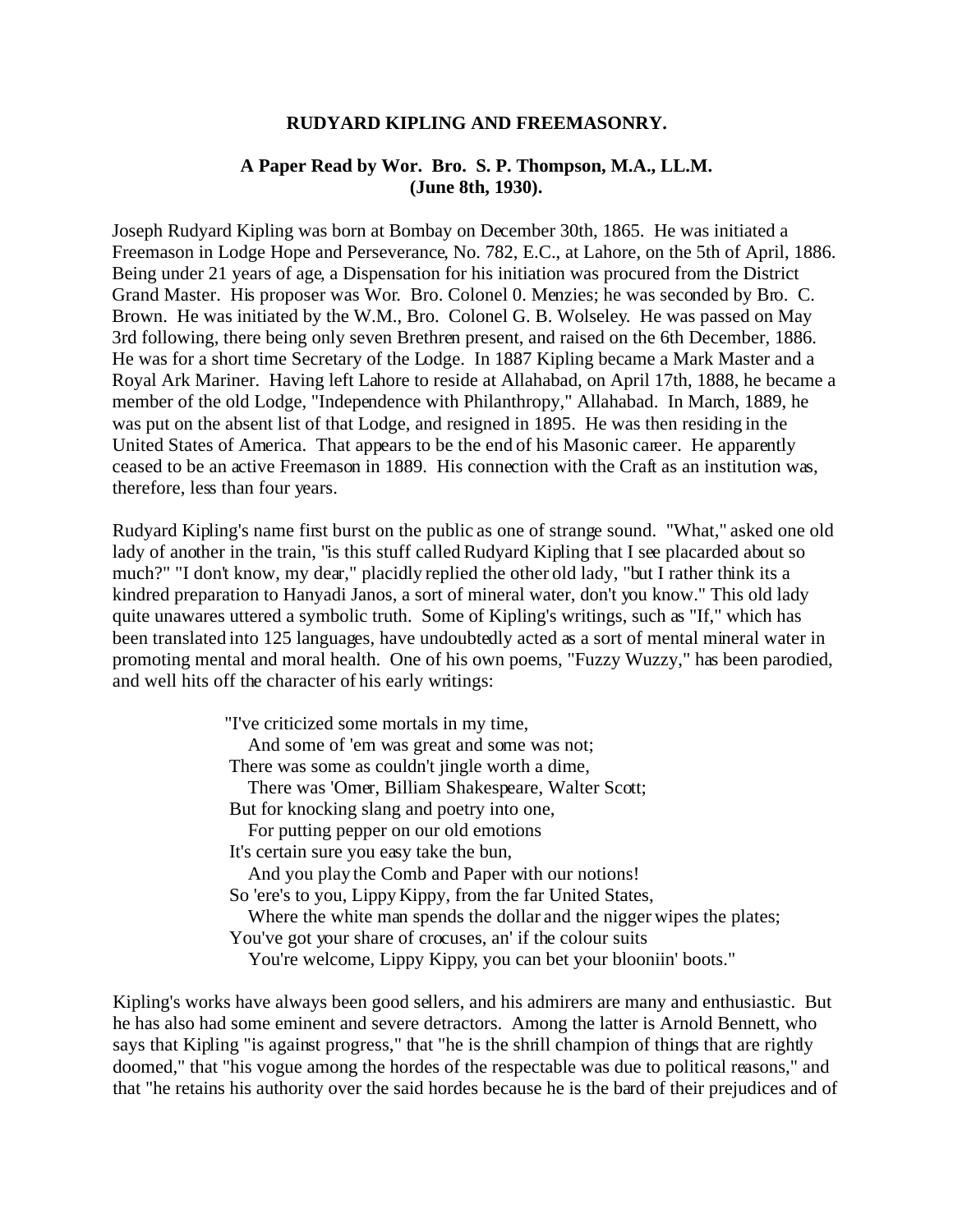their clayey ideals." "A democrat of ten times Kipling's gift could never have charmed and held the governing classes as Kipling has done." "Nor does he conceive that the current psychology of ruling and managing the earth will ever be modified. His simplicity, his naivete, his enthusiasm, his prejudices, his blindness and his vanities are those of Stalky." "For Kipling the English land system is perfect. He is incapable of perceiving that it can be otherwise." "The same semi-divine civil service men sit equal with British military and naval officers on the highest throne in the Kingdom of Kipling's esteem." "His constitutional sentimentality has corroded his stories in parts." It has been objected by others that his stories of Anglo-Indian life are both flippant and cynical. He has been criticised for his Jingoism. Max Beerbohm depicts him as dancing a jig with Britannia upon Hampstead Heath, after swopping hats with her. So much for the case of his adverse critics.

His admirers say that he has brought together the farflung members of the British Empire as no other writer has done. One commentator says: "It would almost seem that his mission was to bind the British Empire together in one blood-brotherhood, a purposive Masonic Lodge, whose business it is to cleanse the world of shoddy. It is said that "his position in English political thought and feeling is such as no other English imaginative writer not even Milton has ever occupied." His most strongly marked characteristic is energy. He glorifies the man of action above all men.

However, I must not further dwell on Kipling's merits and demerits as a writer of stories or as a poet. I am concerned with Kipling and Freemasonry. What has he done for Freemasonry and what has Freemasonry done for him? Has he helped the Craft as an Institution? Has he furthered its ideals? Or has be merely exploited Freemasonry for his own purposes? I will put the evidence before you by quotations from his writings.

The first story in which Kipling makes use of his Ma sonic knowledge is "The Man Who Would Be King," "Brother to a Prince and Fellow to a Beggar, if he be found worthy." Sir J. M. Barrie says that this story is "the most audacious thing in fiction, and yet reads as true as "Robinson Crusoe." Other literary critics pronounce it Kipling's best short story. The author, a pressman in a train journey, runs across two Freemasons down and out-Brother Peachey Carnehan and Brother Daniel Dravot. The acquaintance is started by Carnehan accosting the author, and asking him to take a message to Dravot. "I ask you, as a stranger going to the West," he said with emphasis. "Where have you come from?" said I. "From the East," said he, "and I am hoping that you will give him the message on the Square for the sake of my Mother as well as your own." Later the two seek advice from the author, fit out an expedition, and proceed to an uncivilized district beyond Afghanistan called Kabistan. Summer passed and winter thereafter came and passed again. Then one night Brother Dravot burst into the press-office more dead than alive and tells his story. I can only quote the chief Masonic references. "Peachey," says Dravot, "we don't want to fight no more. The Craft's the trick, so help me!" and he brings forth the Chief called Billy Fish. "Shake hands with him," ,says Dravot, and I shook hands and nearly dropped, for Billy Fish gave me the grip. I said nothing, but tried him with the Fellowcraft grip. He answers all right, and I tried the Master's grip, but that was a slip. "A Fellow-craft he is!" I says to Dan. "Does he know the word?" "He does says Dan, "and all the priests know. It s a miracle! The chiefs and the priests can work a Fellow-craft Lodge in a way that's very like ours, and the 've cut the marks on the rocks, but they don't know the Third Degree, and they've come to find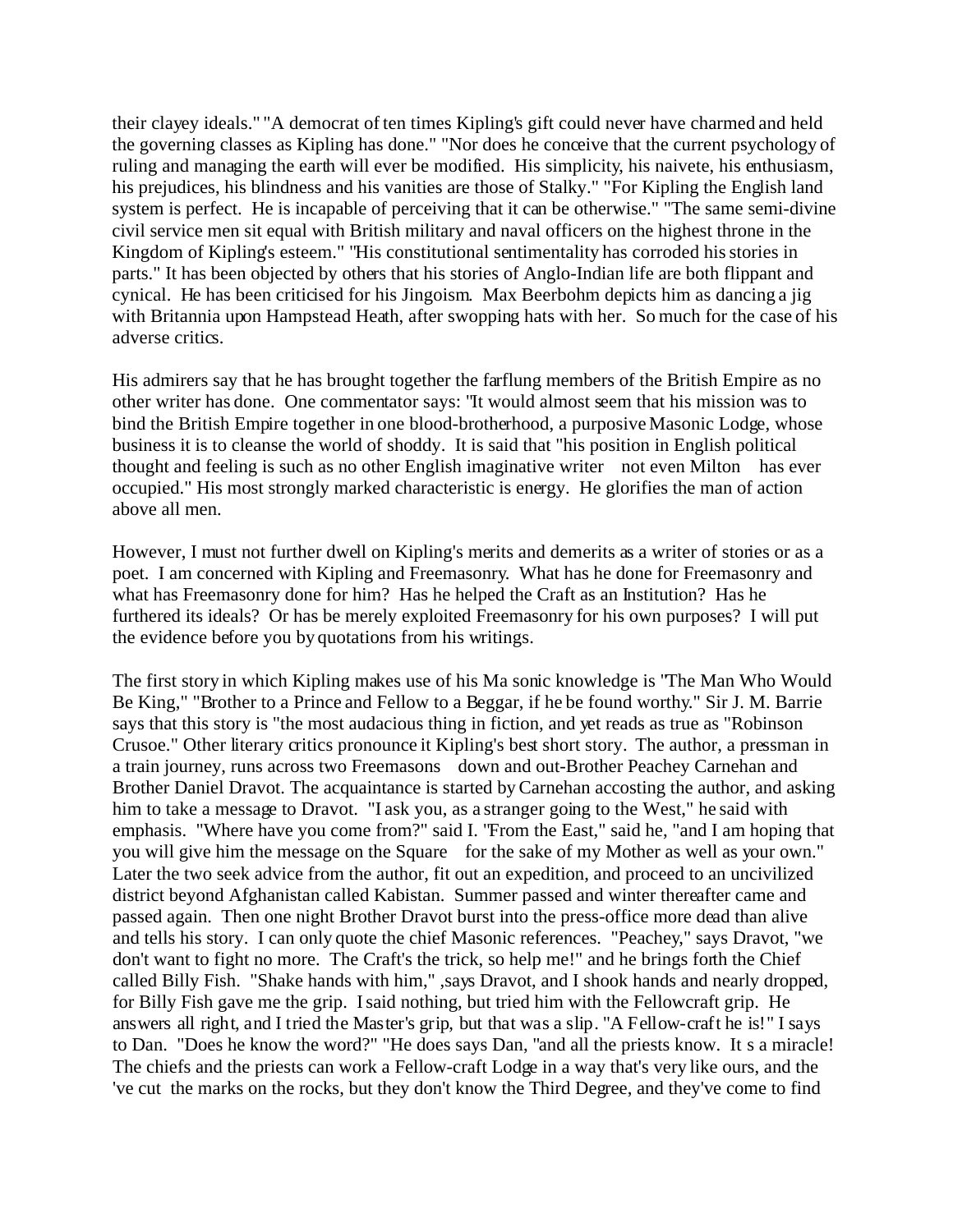out. It's God's truth. I've known these long years that the Afghans knew up to the Fellow-craft Degree, but this is a miracle. A god and a Grand Master of the Craft am I, and a Lodge in the Third Degree I will open, and we'll raise the head priests and the chiefs of the villages."

"It's against all the law," I says, "holding a Lodge without warrant from anyone; and you know we never held office in any Lodge."

"It's a master-stroke o' Policy," says Dravot. "I've forty chiefs at my heel, and passed and raised according to merit they shall be. Billet these men in the villages and see that we run up a Lodge of some kind. The Temple of Imbra will do for the Lodge room. The women must make aprons as you show them."

"I showed the priest's families how to make aprons of the degrees, but for Dravot's apron the blue border and marks were made of turquoise lumps on white hide, not cloth." They gave themselves out to be Grand Masters in the Craft. Peachey said: "I felt uneasy, for I knew we'd have to fudge the Ritual, and I didn't know what the men knew." "The minute Dravot puts on the Master's apron that the girls had made for him, the priest fetches a whoop and a howl, and tries to overturn the stone that Dravot was sitting on."

"It's all up now," I says. "That comes of meddling with the Craft without a Warrant!"

They turn over the stone and find on the bottom the Master's Mark, same as was on Dravot's apron, cut into the stone. "Luck again," says Dravot, across the Lodge to me; "they say it's the missing Mark that no one can understand the why of. We're more than safe now." Then he bangs the butt of his gun for a gavel and says: "By virtue of the authority vested in me by my right hand and the help of Peachey, I declare myself Grand Master of all Freemasonry in Kafristan in this, the Mother Lodge, o' the country, and King of Kafristan equally with Peachey!" At that he puts on his crown and I puts on mine I was doing Senior Warden and we opens the Lodge in most ample form. It was an amazing miracle! The priests moved in Lodge through the first two Degrees almost without telling, as if the memory was coming back to them. After that, Peachey and Dravot raised such as was worthy high priests and Chiefs of far-off villages. Billy Fish was the first, and I can tell you we scared the soul out of him. It was not in any way according to Ritual, but it served our turn. We didn't raise more than ten of the biggest men, because we didn't want to make the Degree common."

Their rule was thus established, and Dravot says: "I'll write for a dispensation from the Grand Lodge for what I've done as Grand Master." Later Billy Fish says: "We thought you were men till you showed the sign of the Master."

"I wished then," says Peachey, "that we had explained about the loss of the genuine secrets of a Master Mason at the first go-off."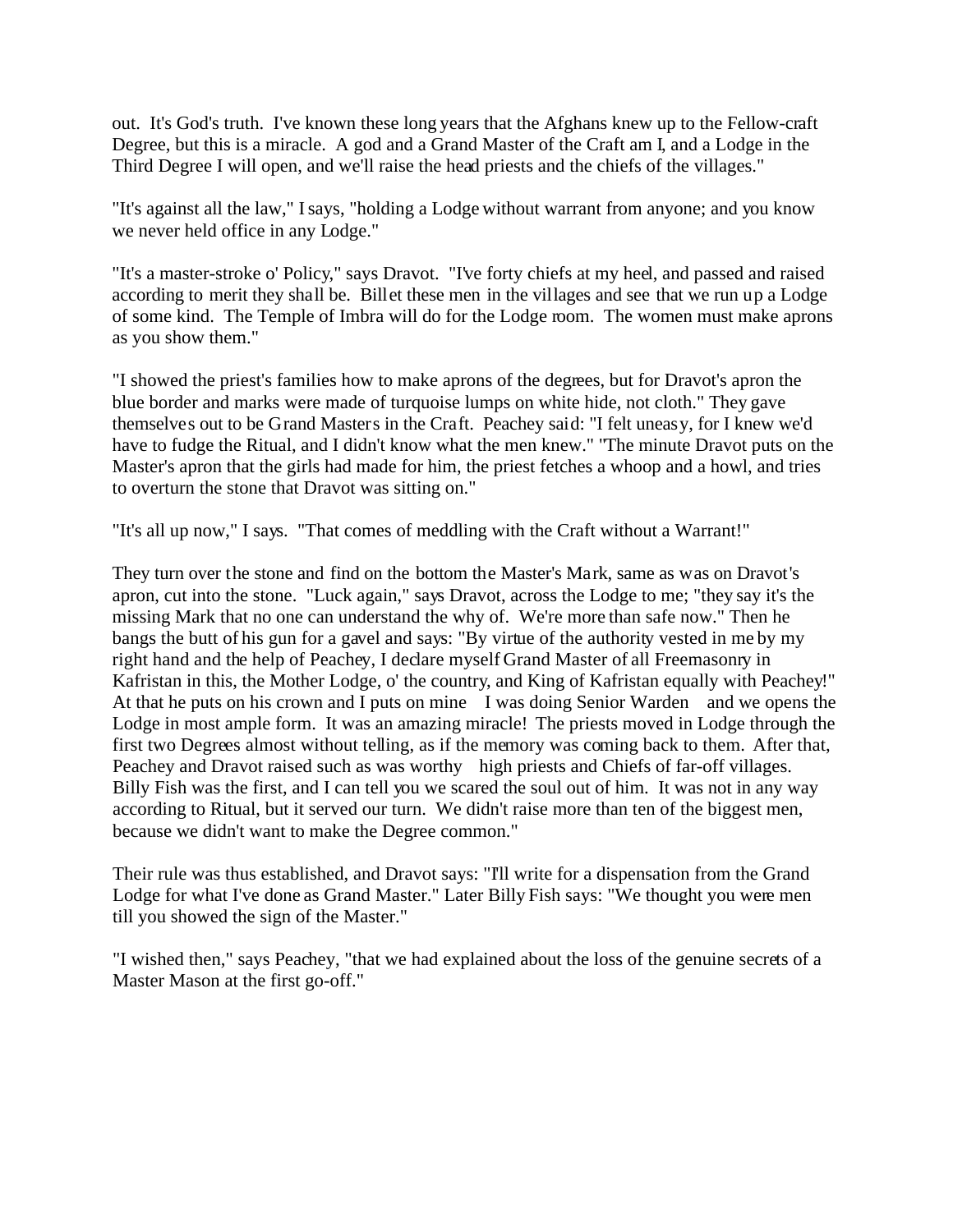Trouble comes through Dravot taking to wife a girl, who bites him, draws blood, and thus he is then no longer regarded as a god. Wild commotion arises and Dravot is killed. Peachey escapes with Dravot's head. At the conclusion of his story he shakes from a bag on the author's table the dried, withered head of Daniel Dravot. "You knew Dravot, Sir! You knew Right Worshipful Brother Dravot! Look at him now." Peachey dies next day in the asylum.

In the long story, "Kim," the hero is introduced with a Masonic reference. Kim's father, Kimball O'Hara, a young colour-sergeant of the Mavericks, an Irish regiment, fell to drink and loafing, and later to opium, and died as poor whites die in India. "His estate at death," it is related, "consisted of three papers one he called ne varietur , because those words were written below his signature thereon, and another his 'clearance certificate.' The third was Kim's birthcertificate. Those things, he was used to say, in his glorious opium hours, would yet make little Kimball a man. On no account was Kim to part with them, for they belonged to a great piece of magic such magic as men practised over yonder behind the Museum, in the big blue and white Jadoo-Gher --the Magic House, as we name the Masonic Lodge. , It would, he said, all come right some day, and Kim's horn would be exalted between pillars monstrous pillars – of beauty and strength." Wandering about India with an old lama, Kim runs into his father's regiment, and is questioned by the two Chaplains, one Bennett being Secretary to the regimental Masonic Lodge. Says Kim: "My father, he got these papers from the Jadoo-Gher what do you call that? because he was in good standing." Then Chaplain Bennett, "Assuming that he is the son of a

Mason, the sooner he goes to the Masonic Orphanage the better!"

"Ah! that's your opinion as Secretary to the Regimental Lodge," said Father Victor. The matter of Rivers of Healing, Red Bulls and Masonic Certificates goes for consideration to the Colonel. "Are you a Mason by any chance?" says Father Victor.

"By Jove, I am, now I come to think of it."

"That's an additional reason," said the Colonel, absently. So Kim is clothed and educated at Masonic expense.

"Kim" is a story that all should read. The theme of the story the search for the Red Bull on the green field of Kim, the Little Friend of all the World, and the Lama's search for his river of purification might well have been inspired by the Masonic idea of the search for the lost word.

In the medieval story, "The Wrong Thing," Kipling has Freemasonry running in his thoughts. The story is of an ancient builder of a village hall. Hal o' the Draft is asked if he wants a job. "No, faith!" he said, "only the Hall is as good and honest a piece of work as I've ever run a rule over. So, being born hereabouts, and being reckoned a master among masons, and accepted as a master mason, I made bold to pay my brotherly respects to the builder." "Aa-um!" Mr. Springett looked important. "I be a bit rusty, but I'll try ye!" He asked Hal several curious questions; and the answers must have pleased him, for he invited Hal to sit down." . . . A further passage reads: "Hal pointed to a white scar on his cheek-bone. 'This is a remembrance from the Master Watching Foreman of Masons on Magdalan Tower, because, please you, I dared to carve stone without their leave. They said a stone had slipped from the cornice by accident.' 'I know them accidents. There's no way to disprove 'em. An' stones ain't the only things that slip,' Mr.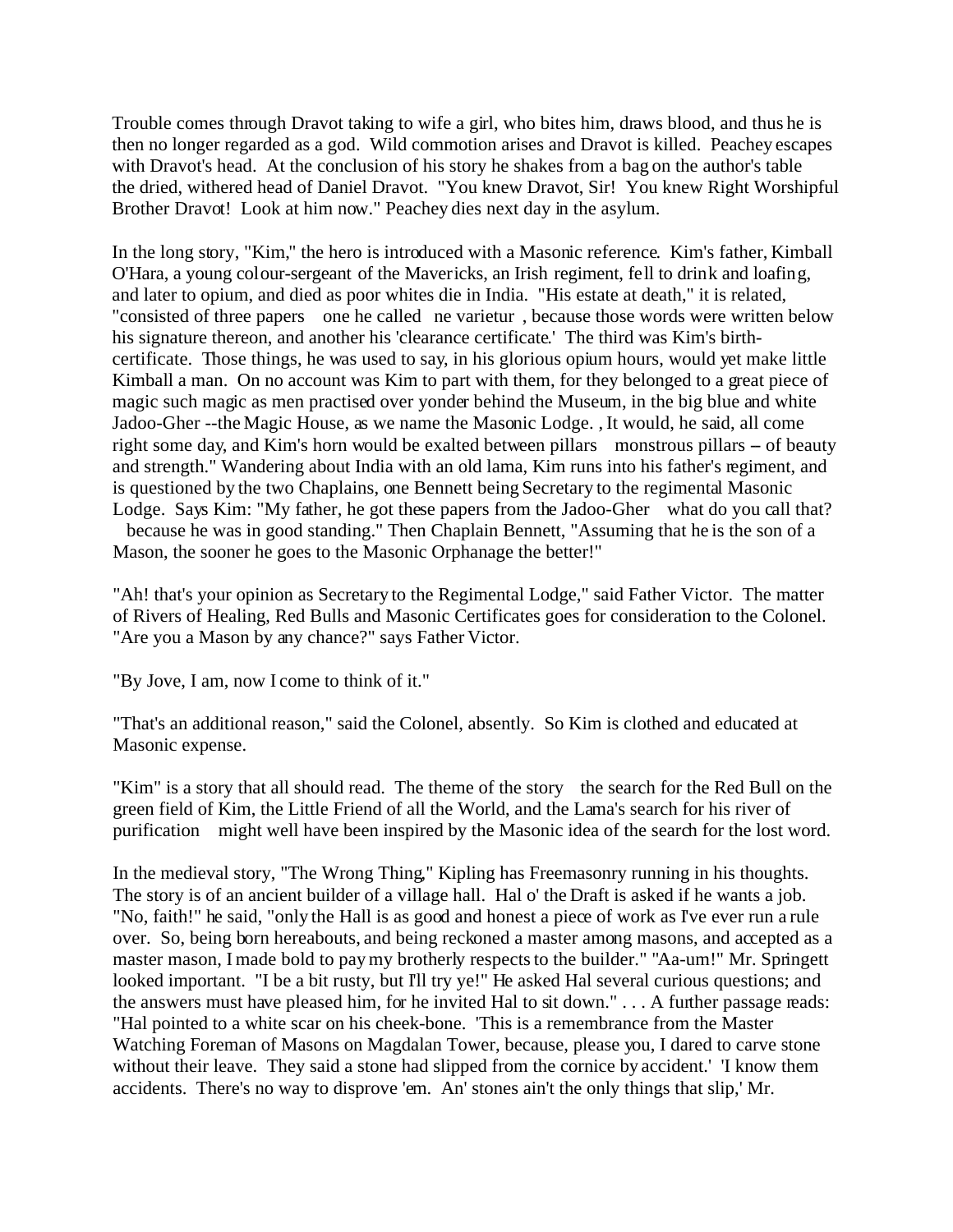Springett grunted. Still another passage reads: 'I pledge you my Mark I never guessed it was the King till that moment.' 'I would not put out bad work before I left the Lodge.' Hal tells the Master of his struggle with Benedetto. 'Ah,' says the Master, shaking his finger. 'Benedetto, if you had killed my Hal I should have killed you in the cloister. But you are a craftsman, too, so I should have killed you like a craftsman, very, very slowly in an hour, if I could spare the time!' That was Torrigiano, the Master."

In Roman times the Order of Mithras was akin to Freemasonry. There is a reference in the story, "On the Great Wall." "We came to know each other at a ceremony in our Temple in the dark. Yes in the Cave we first met, and we were both raised to the Degree of Gryphons together. Parnesius lifted his hand toward his neck for an instant."

In the same volume, in "The Winged Hats," we find this passage: As I stopped, I saw he wore such a medal as I wear. Parnesius raised his hand to his -neck. Therefore, when he could speak, I addressed him a certain question, which can only be answered in a certain manner. He answered with the necessary word the word that belongs to the Degree of Grypbons in the science of Mithras, my God. I put my shield over him till he could stand up. He said, What now? I said, At your pleasure, my brother, to stay or go? (He was a member of an attacking party of Vikings, whose life Parnesius saved.) I know that those who worship Mithras are many, and of all races, so I did not think much more upon the matter.

A month later I saw Allo with his horses by the Temple of Pan and he gave me a great necklace of gold studded with coral. At first I thought it was a bribe from some tradesman of the town meant for old Rutilianus. 'Nay,' said Allo. 'This a gift from Amal, that Winged Hat whom you saved on the beach. He say -- you are a Man."'

Fort Newton suggests that Kipling's Masonic references are too revealing. The following are,, some samples that might be so regarded. This from "With the Main Guard." Knee to knee! sings out Crook, with a laugh, when the rush av our comin into the gut shtopped, an he was huggin a hairy great Paythan, neither bein able to do anything to the other, tho both was wishful. Breast to breast! he says, as the Tyrone was pushin us forward, closer an closer. An hand over back! sez a sarjint that was behin . I saw a sword lick out past Crook s ear like a snake s tongue, an the Paythan was took in the apple av his throat like a pig at Dromean Fair. Thank ye, Brother Inner- Guard, sez Crook, cool as a cucumber widout salt. I wanted that room. An he went forward by the thickness av a man s body, havin turned the Paythan undher him. The man bit the heel off Crook's boot in his death-bite.

And this from Brother Square-Toes : I saw my chief s war-bonnets sinking together down and down. Then they made the sign which no Indian makes outside of the Medicine Lodges a sweep of the right hand just clear of the dust and an inbend of the left knee at the same time, and those proud eagle feathers almost touched his boottop.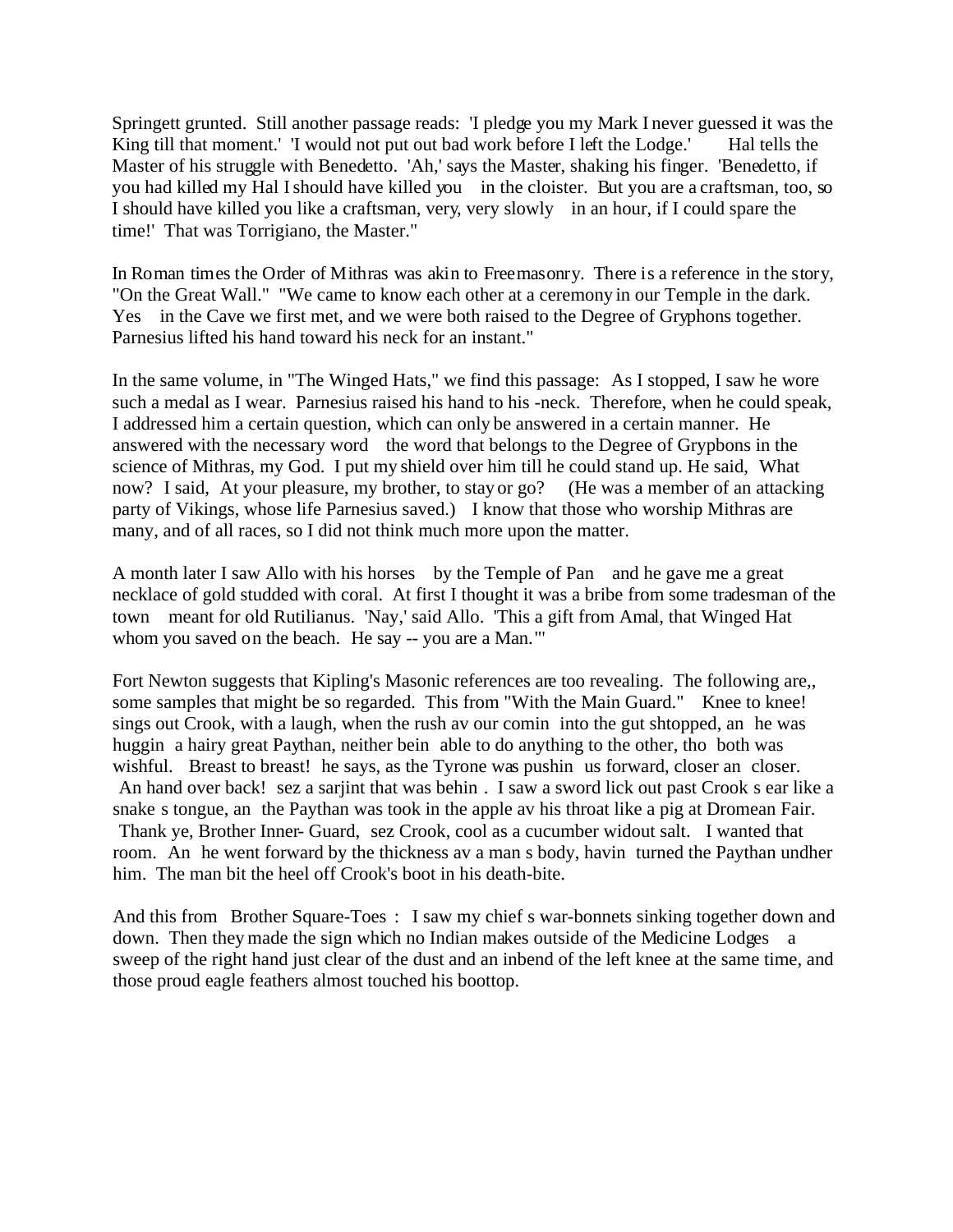This is from The Dog Hervey : What's that dog doing? A tremor shook him, and be put his hand on my knee, and whispered with great meaning, I ll letter or halve it with you. There! You begin! S, said I, to humour him, for a dog would most likely be standing or sitting, or, may be, scratching or sniffing or staring. Q, he went on, and I could feel the heat of his shaking hand. U , said I. There was no other letter possible; but I was shaking, too. I, N, T-i-n-g, he ran out. There! that proves it. I knew you knew him. Between ourselves, old man, he-he's been turning up lately a-a damn sight more often than I cared for. And a squinting dog dog that squints! I mean that's a bit too much."

In 1926 Kipling published a volume called "Debits an Credits." In it there are no less than four Masonically inspired stories, all four emanating from the imaginary London Lodge, Faith and Works, No. 5837, E.C. The stories are entitled "In the Interests of the Brethren," "The Janeites," "A Madonna of the Trenches," and "A Friend of the Family." The characters are all soldier Freemasons. "In the Interests of the Brethren," first published in the 1918 Christmas issue of the "Storyteller," is all Masonic, being a record of the doings at a special Lodge of Instruction held two afternoons and two evenings each week for soldiers sick and on leave during the War. You must read the story for yourselves. There is a good deal about Ritual in it. I can only give you a few extracts. "Now a Lodge of Instruction is mainly a parade ground for Ritual." "All Ritual is fortifying. Ritual's a natural necessity for mankind. The more things are upset, the more they fly to it. I abhor slovenly Ritual anywhere." "The Dominions are much keener on ritual than an average English Lodge." "When the amateurs, rather red and hot, had finished, they demanded an exhibition working of their bungled ceremony by Regular Brethren of the Lodge. Then I realised for the first time what word-and-gesture-perfect-Ritual can be brought to mean. We all applauded, the one-footed Corporal most of all."

Then Masonry as a religion is commented on. "Brother Burgess started. He told us sleepy old chaps in Lodge that what men wanted more than anything else was Lodges where they could sit and be happy like we are know. He was right, too. A man's Lodge means more to him than people imagine. As our friend on your right said just now, very often Masonry's the only practical creed we've ever listened to since we were children. Platitudes or no platitudes, it squares with what everybody knows ought to be done.' He sighed. 'And if this war hasn't brought home the Brotherhood of Man to us all, I'm a Hun!'

 The one-footed R.A.M.C. on my right chuckled. 'D'you like it?' said the Doctor to him. 'Do I? It's Heaven to me, sittin' in Lodge again. It's all coming back now, watching their mistakes. I haven't much religion, but all I had I learnt in Lodge.' Recognising me, he flushed a little as one does when one says a thing twice over in another's hearing. 'Yes, "veiled in all'gory and illustrated in symbols" the Fatherhood of God, an' the Brotherhood of Man; an' what more in Hell do you want? Look at 'em! He broke off, giggling. 'See! See! They've tied the whole thing into knots.'

"We could do much with Masonry," says the SergeantMajor (who was a Past District Grand Lodge Officer). "As an aid as an aid not as a substitute for Religion," the Clergyman snapped. "Oh, Lord! Can't we give Religion a rest for a bit?" the Doctor muttered. "It hasn't done so I beg your pardon all round." The Clergyman was bristling. "Kamerad!" the wise Sergeant-Major went on, both hands up. "Certainly not as a substitute for a creed, but as an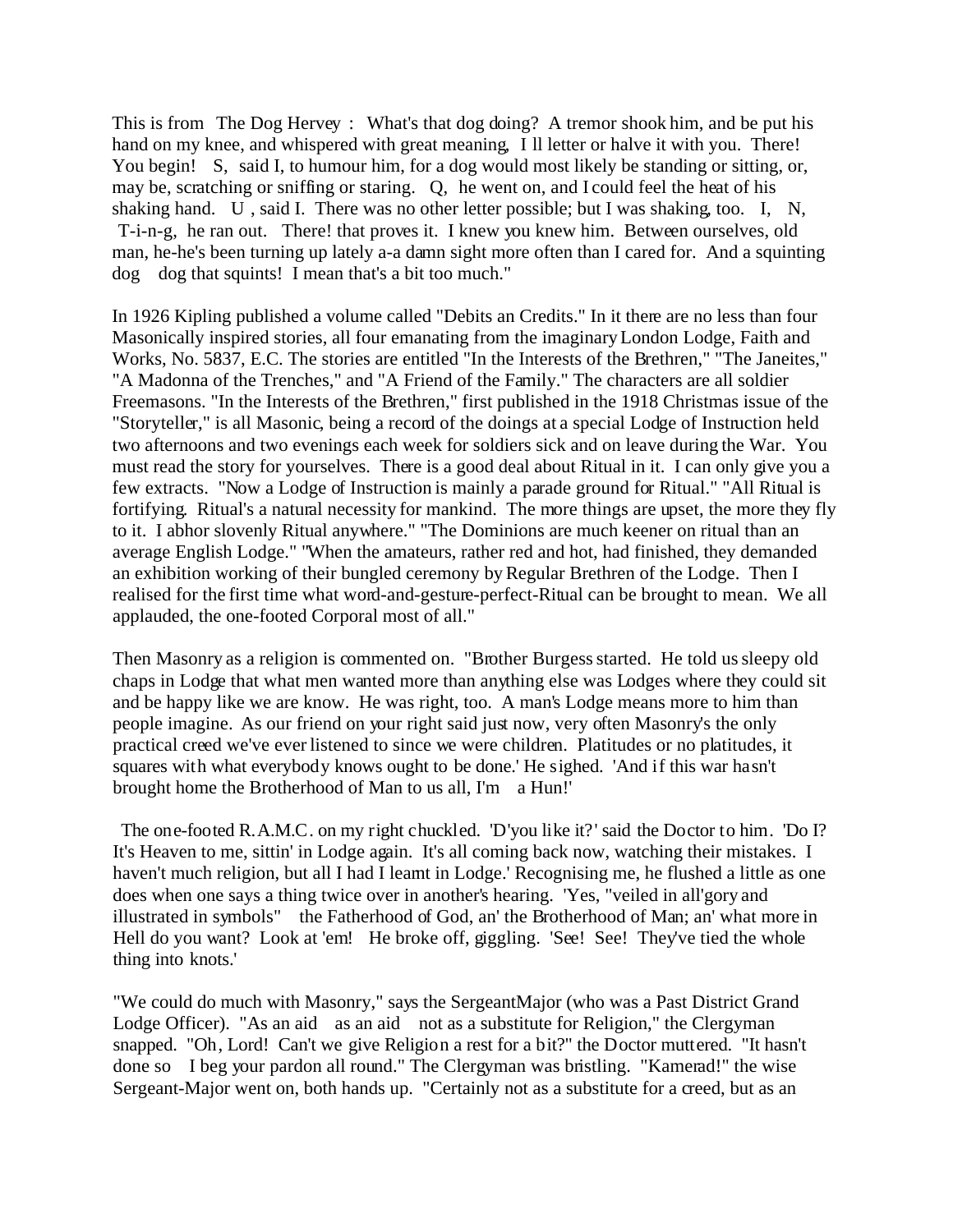average plan of life. What I've seen at the front makes me sure of it." Says Brother Burgess: "All London's full of the Craft, and no places for them to meet in. Think of the possibilities of it. Think what could have been done by Masonry through Masonry for all the world. I hope I'm not censorious, but it sometimes crosses my mind that Grand Lodge may have thrown away its chance in the war almost as much as the Church has." "Lucky for you the Padre is taking that chap to King's Cross," said Brother Lemming.

It is an interesting story with soldiers from all over the world dropping in. "Listen to the greetings. They'll be interesting. The crack of the great gavel brought us to our feet, after some surging and plunging among the cripples. Then the Battery-Sergeant-Major, in a trained voice, delivered hearty and fraternal greetings to 'Faith and Works' from his tropical District and Lodge. The others followed, in every tone between a grunt and a squeak. I heard 'Hauraki, 'Inyanga-Umbezi,' 'Aloha,' 'Southern Lights' (from somewhere Punta Arenas way), 'Lodue of Rough Ashlars' (and that Newfoundland Naval Brother looked it), two or three stars of something or other, half-a-dozen cardinal virtues, variously arranged, hailing from Klondyke to Kalgoorlie, one Military Lodge on one of the fronts, thrown in with a severe Scotch burr by my friend of the head-bandages, and the rest as mixed as the Empire itself."

The soldiers arriving have to be tested. "They come all shapes." "Shapes was not a bad description, for my first patient was all head-bandages -- escaped from an Officers' Hospital, Pentonville way. He asked me in profane Scots how I expected a man with only six teeth and half a lower lip to speak to any purpose, so we compromised on the signs. My last man nearly broke me down altogether. Everything seemed to have gone from him. 'I don't blame you,' he gulped, at last. I wouldn't pass my own self on my answers, but I give you my word that so far as I've had any religion, it's been all the religion I've had. For God's sake, let me sit in Lodge again, Brother!"'

"The Janeites" devotees of Jane Austen, the novelists is a story of the trenches. It is told at a Saturday afternoon cleaning up of regalia at Lodge Faith and Works. Visiting Brethren are helping "to polish Columns, Jewels, Working Outfit and Organ." "A morose, one-legged Brother was attending to the Emblems of Mortality with, I think, rouge." "They ought," he volunteered to Brother Burgess as we passed, "to be between the colour of ripe apricots an' a half-smoked meerschaum. That's how we kept 'em in my Mother Lodge a treat to look at." The teller of the story states: " 'E'd never gone beyond the Blue Degrees, 'e told me." "For one pound he conimunicated me the password of the First Degree, which was Tilniz an' trap-doors."

"A Madonna of the Trenches" is a story of a shell-shocker Brother C. Strangwick, a young, tallish, new-made Brother. "I noticed that, after Lodge-working, Keede (a Doctor and Senior Warden) gave him a seat a couple of rows in front of us, that he might enjoy a lecture on the 'Orientation of King Solomon's Temple,' which an earnest Brother thought would be a nice interlude between labour and the high tea that we called our 'Banquet.' Even helped by tobacco it was a dreary performance. About half-way through, Strangwick, who had been fidgeting and twitching for some minutes, rose, drove back his chair, grinding across the tesselated floor, and yelped: 'Oh, my Aunt! I can't stand this any longer.' Under cover of a general laugh of assent he brushed past us and stumbled towards the door. Keede gets him in the Tyler's Room, gives him sal volatile, and he is induced to tell his story and thus obtain relief."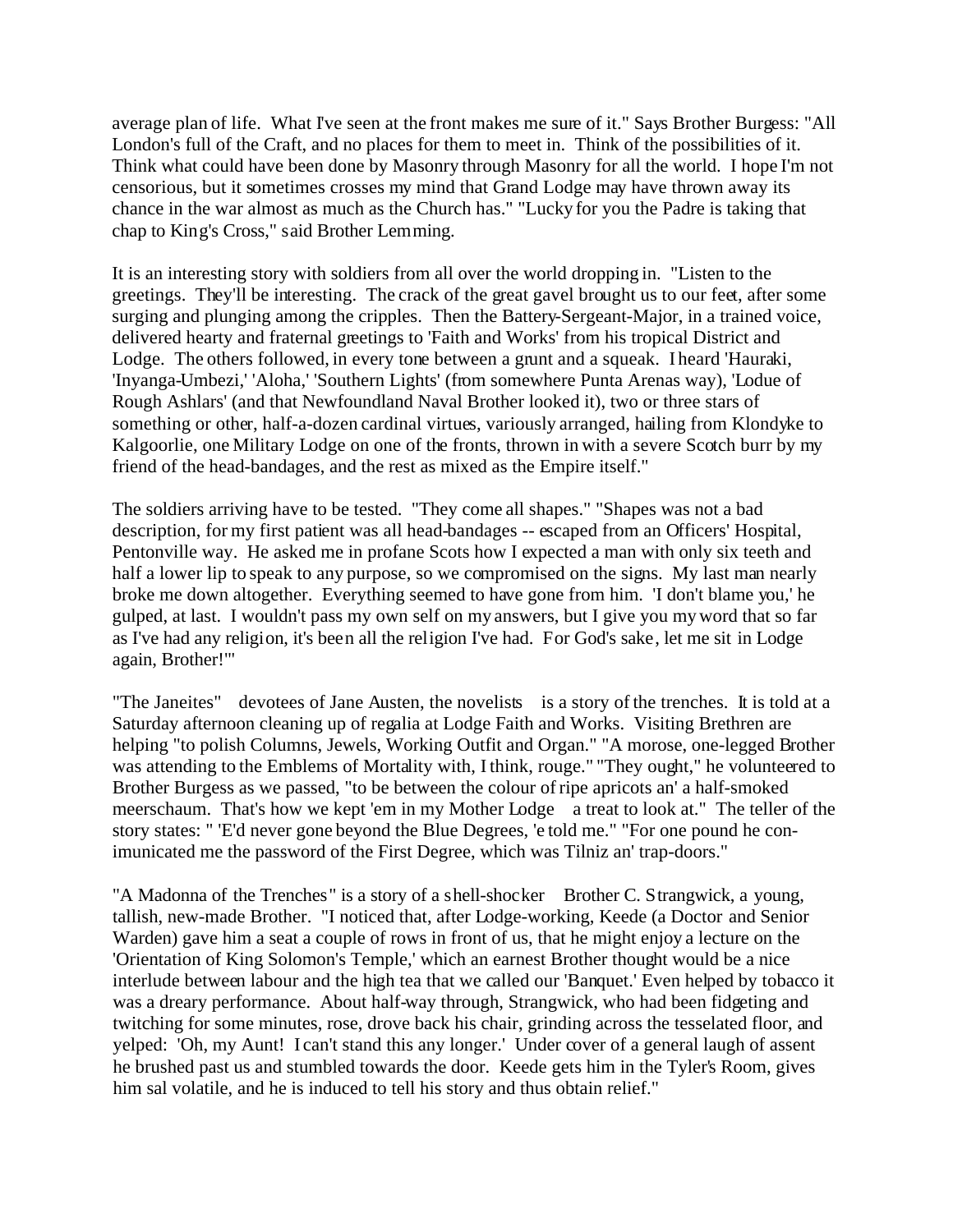"A Friend of the Family" is a story told after "rather a long sitting at Lodge Faith and Works, 5837, E.C. Three initiations and two raisings, each conducted with the spaciousness and particularity that our Lodge prides itself upon, made the Brethren a little silent, and the strains of certain music had not yet lifted from them." It is a story of some doings of an Australian soldier a Queensland drover from the backblocks. The story is an extremely good one. We are told "The Australian was full of racial grievances as must be in a young country; alternating between complaints that his people had not been appreciated enough in England, or too fulsomely complimented by an hysterical Press." "What your crowd down under are suffering from is growing-pains. You'll get over 'em in three hundred years or so if you're allowed to last so long...... Who's going to stoush us?" Orton (an Australian) asked fiercely. After the story is told the teller says: "I've given it you just as it happened, word for word. I'd hate to have an Australian have it in for me for anything I'd done to his friend. Mark you, I don' say there's anything wrong with you Australians, Brother Orton. I only say they ain't like us, or anyone else I know."

Several passages in Kipling's "Letters of Travel" reveal his interest in Freemasonry. He tells how in the native town of Penang he found a large army of Chinese encamped in spacious street and houses. These Chinese were said to have the town entirely at their mercy. They were banded in secret societies. Kipling went to a Chinese theatre and came to the conclusion that they were without nerves as without digestion. He concludes in these words: "About this time the faces of the Chinese frightened me more than ever, so I ran away to the outskirts of the town and saw a windowless house that carried the Square and Compasses in gold and teakwood above the door. I took heart at meeting these familiar things again, and knowing that where they were was good fellowship and much charity, in spite of all the secret societies in the world. Penan- is to be congratulated on one of the prettiest little lodges in the East."

In an account of his visit to Salt Lake City he comments: "To quench her (the white woman) "most natural rebellion, that amazing creed and fantastic jumble of Mahometanism, the Mosaical law and imperfectly comprehended fragments of Freemasonry, calls to its aid all the powers of a hell conceived and elaborated by coarse-minded hedgers and ditchers." "There is over the main door" (of the Temple) "some pitiful scratchings in stone representing the all-seeing eye, the Masonic grip, the sun, moon and stars, and perhaps other skittles." In another place "Canada possesses two pillars of Strength and Beauty in Quebec and Victoria."

Turning to Kipling's verse, the earliest Masonic reference is, I think, in

#### **The Widow at Windsor**

"Hands off o' the sons o' the Widow, Hand's off o' the goods in 'er shop, For the Kings must come down an' the Emperors frown When the Widow at Windsor says Stop! Then 'ere's to the Lodge o' the Widow. From the Pole to the Tropics it runs-- To the Lodge that we tile with the rank an' file.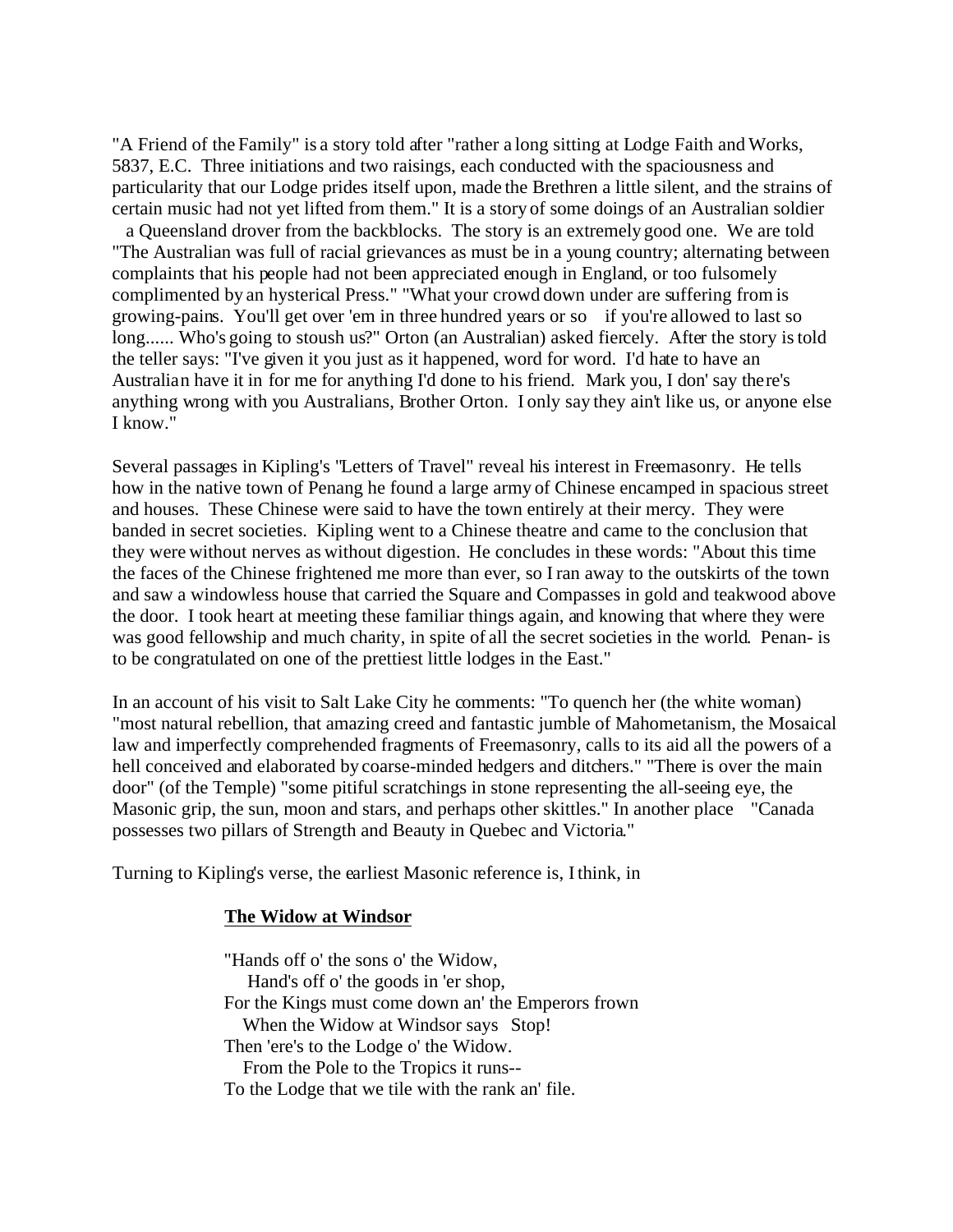An' open in form with the guns. Then 'ere's to the sons o' the Widow, Wherever, 'owever they roam, Ere's all they desire, an' if they require A speedy return to their 'ome."

#### **The Press.**

"The soldier may forget his sword, The sailorman the sea, The Mason may forget the Word And the Priest his litany."

You no doubt know "The Mother Lodge"- "We hadn't good regalia, An' our Lodge was old an' bare, But we knew the Ancient Landmarks An' kep' 'em to a hair.

"Full oft on Guv'ment service This rovin' foot 'ath pressed, An' bore fraternal greetings To the Lodges East and West." In the volume, "Debits and Credits," we have

#### **Banquet Night**.

"So it wis ordered and so it was done, And the heavens of wood and the Masons of Mark, With foc'sle hands of the Sidon run; And Navy Lords from the Royal Ark Came and sat down and were merry at mess As Fellow-Craftsmen no more and no less." "Brother to Beggars and Fellow to Kings, Companion of Princes forget these things! Fellow-Craftsmen, forget these things!"

Then there is "My New-cut Ashlar":

"My new-cut ashlar takes the light Where crimson-blank the windows flare; By my own work, before the night, Great Overseer, I make my prayer.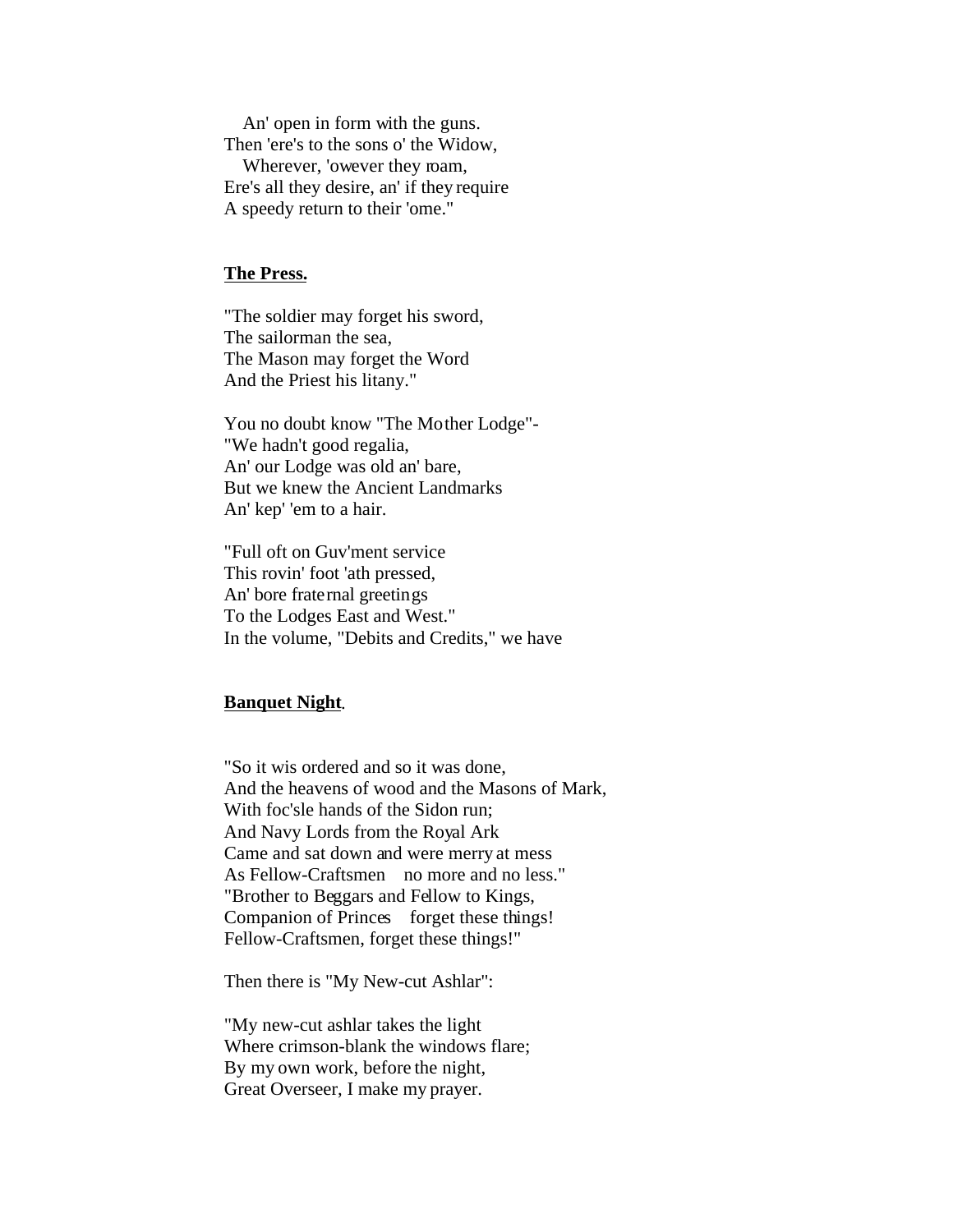--- --- One stone the more swings to its place In that dread temple of Thy Worth; It is enough that through Thy grace I saw naught common on Thy earth. Take not that vision from my ken; Oh, whatsoe'er may spoil or speed, Help me to need no help from men That I may help such men as need."

**"The Sons of Martha**" appeals to the Freemason as Masonically inspired:

"They say to Mountains, 'Be ye removed.' They say to the lesser floods 'Be dry.' Under their rods are the rocks reproved they are not afraid of that which is high." Not as a ladder from earth to Heaven, not as a witness to any creed, Put simple service simply given to his own kind in their common need.

"They do not teach that their God will rouse them a little before the nuts work loose; They do not preach that His Pity allows them to leave their work when they damn-well choose. As in the thronged and lighted ways, so in the dark and the desert they stand, Wary and watchful all their days, that their Brethren's days may be long in the land."

# **The Palace.**

"When I was a King and a Mason-a Master proven and skilled I cleared me the ground for a palace such as a King should build."

Kipling is fond of references to King Solomon: "One man in a thousand, Solomon says, Will stick more close than a brother," Once in so often, King Solomon said,

Watching his quarrymen drill the stone.

"King Solomon drew merchantmen Because of his desire For peacocks, apes, and ivory From Tarshish unto Tyre. With cedars out of Lebanon Which Hiram rafted down, But we be only sailor men That use in London Town."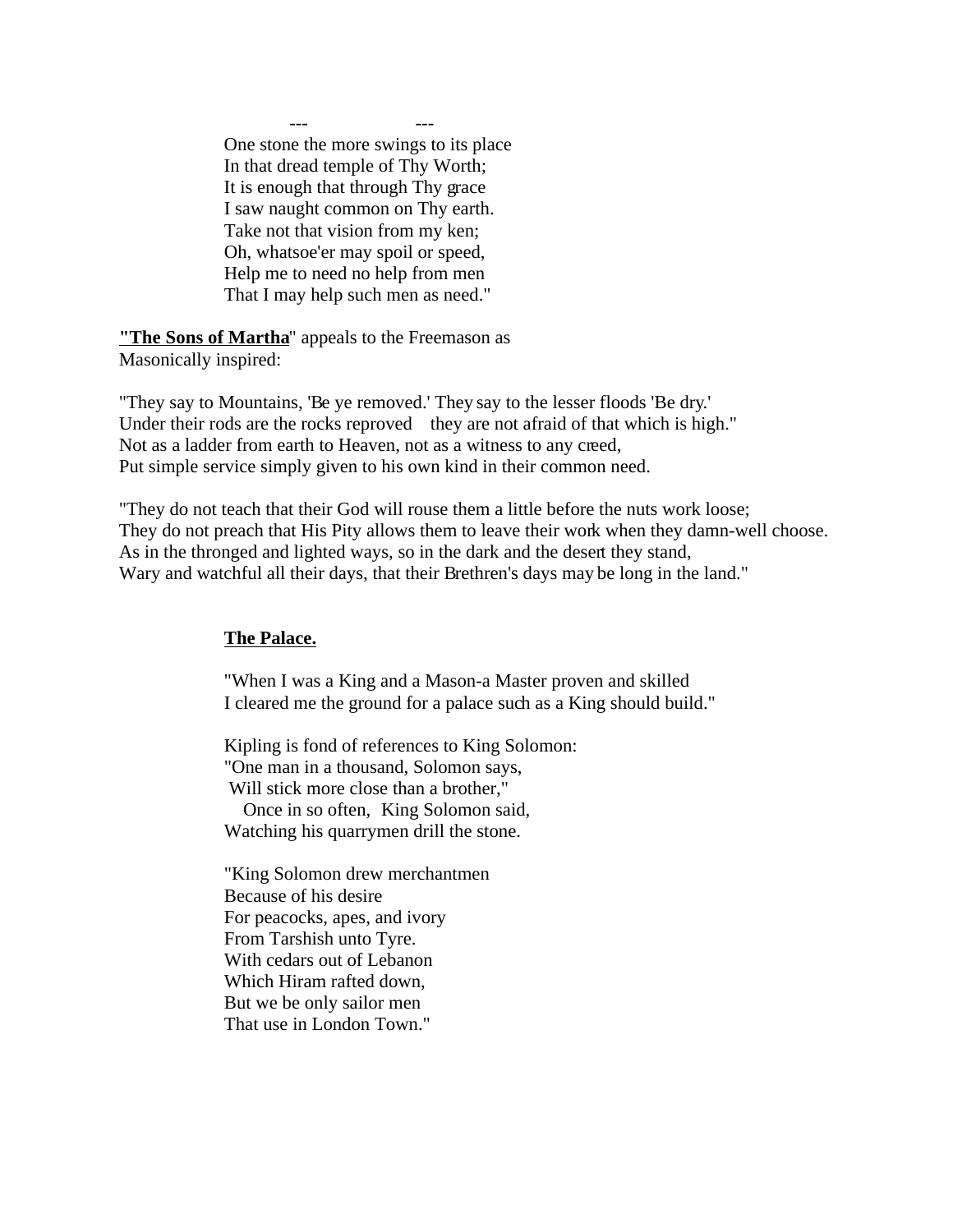In estimating the inspiration derived by Kipling from Freemasonry we must remember that his two grandfathers were Methodist ministers. I leave to others to say whether two grandfathers are more influential than one father. It therefore cannot be claimed, I think, that Kipling s many Biblical references and his frequent adoption of Biblical language was due to Freemasonry. But in this connection it may be justly inferred that Kipling, becoming a Freemason at an impressionable age, and lecturing, as be did, to his Lodge on the origin and principles of Freemasonry, at the age of 22 years, received a broadening influence from Freemasonry.

Toleration is a first principle of Freemasonry, and Kipling is an exponent of toleration. In "Kim" he concedes the better knowledge of and broader view of human nature possessed by the R.C. Chaplain, Father Victor, as compared with the Anglican Chaplain, Arthur Bennett. "Between himself and the Roman Catholic chaplain of the Irish contingent lay, as Bennett believed, an unbridgeable gulf, but it was noticeable that whenever the Church of England dealt with a human problem she was very likely to call in the Church of Rome. Bennett's official abhorrence of the Scarlet Woman and all her ways was only equalled by his private respect for Father Victor." Here is a little homily on toleration:

> "That when they bore me overmuch I will not shake mine ears, Recalling several thousand such whom I have bored to tears, And when they labour to impress, I will not doubt or scoff Since I myself have, done no less, and sometimes pulled it off , For as ye come and as ye go, whatever grade ye be, The Rosicrucian Brethren are good enough for me."

These lines call on me to close, lest I bore you overmuch. I will only briefly refer to Kipling's last volume, "A Book of Words," published in 1928; it contains selections from his speeches and addresses between 1906 and 1927. In it are further Masonic touches, such as: "They face the five great problems I prefer to call them Points of Fellowship - Education, Immigration, Transportation, Irrigation and Administration." ("Address on Imperial Relations.") In "The Verdict of Equals" he visions for the Royal Geographical Society "a sumptuously equipped Lodge of Instruction, where men could find to their hand the whole history of travel." In an address to University College, Dundee, he says: "Independent men who have elected to be bound to hard work till their life's end take little harm from being given the best equipment, the best thought-out set of working tools that can fit them for their callings."

In 1925 he uttered one more reiteration of Masonic principles. "Our sane attitude towards each other must be that of good-will a good-will just a little more persistent, just a little more indefatigable than the ill-will which is being fabricated elsewhere. For if good-will can once more be made normal, with it must return that will to work which is the trade mark of established health in a people. If the will to work be too long delayed, then, all that our race has made and stands for must pass into the hand of whatever nation first recovers that will."